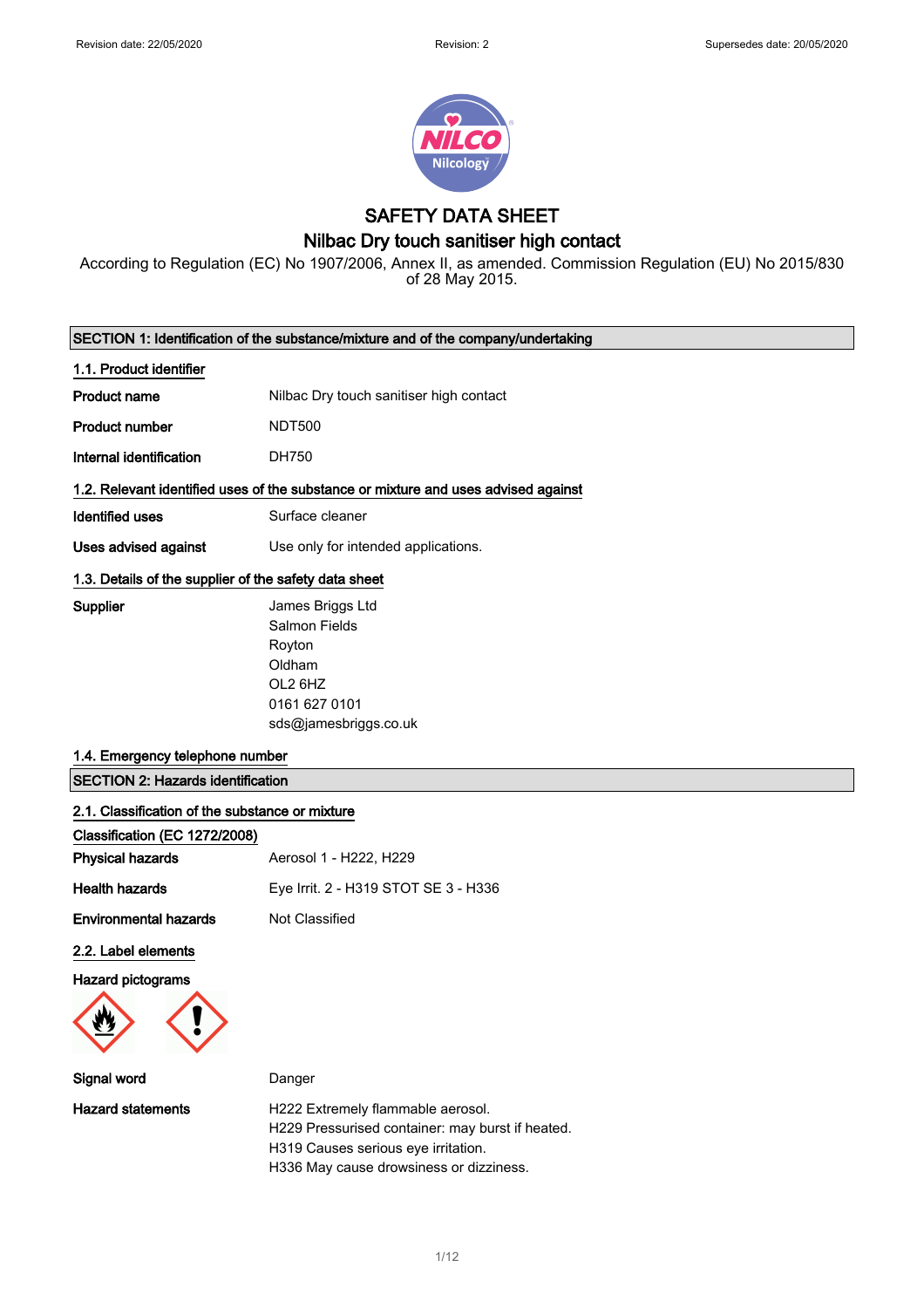| <b>Precautionary statements</b>           | P <sub>102</sub> Keep out of reach of children.<br>P261 Avoid breathing spray.<br>P271 Use only outdoors or in a well-ventilated area.<br>P280 Wear protective gloves.<br>P280 Wear eye protection.<br>P305+P351+P338 IF IN EYES: Rinse cautiously with water for several minutes. Remove<br>contact lenses, if present and easy to do. Continue rinsing.<br>P337+P313 If eye irritation persists: Get medical advice/ attention.<br>P302+P352 IF ON SKIN: Wash with plenty of water.                                                      |
|-------------------------------------------|--------------------------------------------------------------------------------------------------------------------------------------------------------------------------------------------------------------------------------------------------------------------------------------------------------------------------------------------------------------------------------------------------------------------------------------------------------------------------------------------------------------------------------------------|
| Contains                                  | Propan-2-ol                                                                                                                                                                                                                                                                                                                                                                                                                                                                                                                                |
| Detergent labelling                       | <b>Contains DIDECYLDIMONIUM CHLORIDE</b>                                                                                                                                                                                                                                                                                                                                                                                                                                                                                                   |
| Supplementary precautionary<br>statements | P210 Keep away from heat, hot surfaces, sparks, open flames and other ignition sources. No<br>smoking.<br>P211 Do not spray on an open flame or other ignition source.<br>P251 Do not pierce or burn, even after use.<br>P304+P340 IF INHALED: Remove person to fresh air and keep comfortable for breathing.<br>P312 Call a POISON CENTRE/doctor if you feel unwell.<br>P410+P412 Protect from sunlight. Do not expose to temperatures exceeding 50°C/122°F.<br>P501 Dispose of contents/ container in accordance with local regulations. |

## 2.3. Other hazards

This substance is not classified as PBT or vPvB according to current EU criteria.

| <b>SECTION 3: Composition/information on ingredients</b>                         |                      |                                                      |
|----------------------------------------------------------------------------------|----------------------|------------------------------------------------------|
| 3.2. Mixtures                                                                    |                      |                                                      |
| Propan-2-ol                                                                      |                      | 30-60%                                               |
| CAS number: 67-63-0                                                              | EC number: 200-661-7 | REACH registration number: 01-<br>2119457558-25-XXXX |
| Classification<br>Flam. Liq. 2 - H225<br>Eye Irrit. 2 - H319<br>STOT SE 3 - H336 |                      |                                                      |
| Dimethyl ether                                                                   |                      | 30-60%                                               |
| CAS number: 115-10-6                                                             | EC number: 204-065-8 | REACH registration number: 01-<br>2119472128-37-XXXX |
| Classification<br>Flam. Gas 1 - H220<br>Press. Gas (Liq.) - H280                 |                      |                                                      |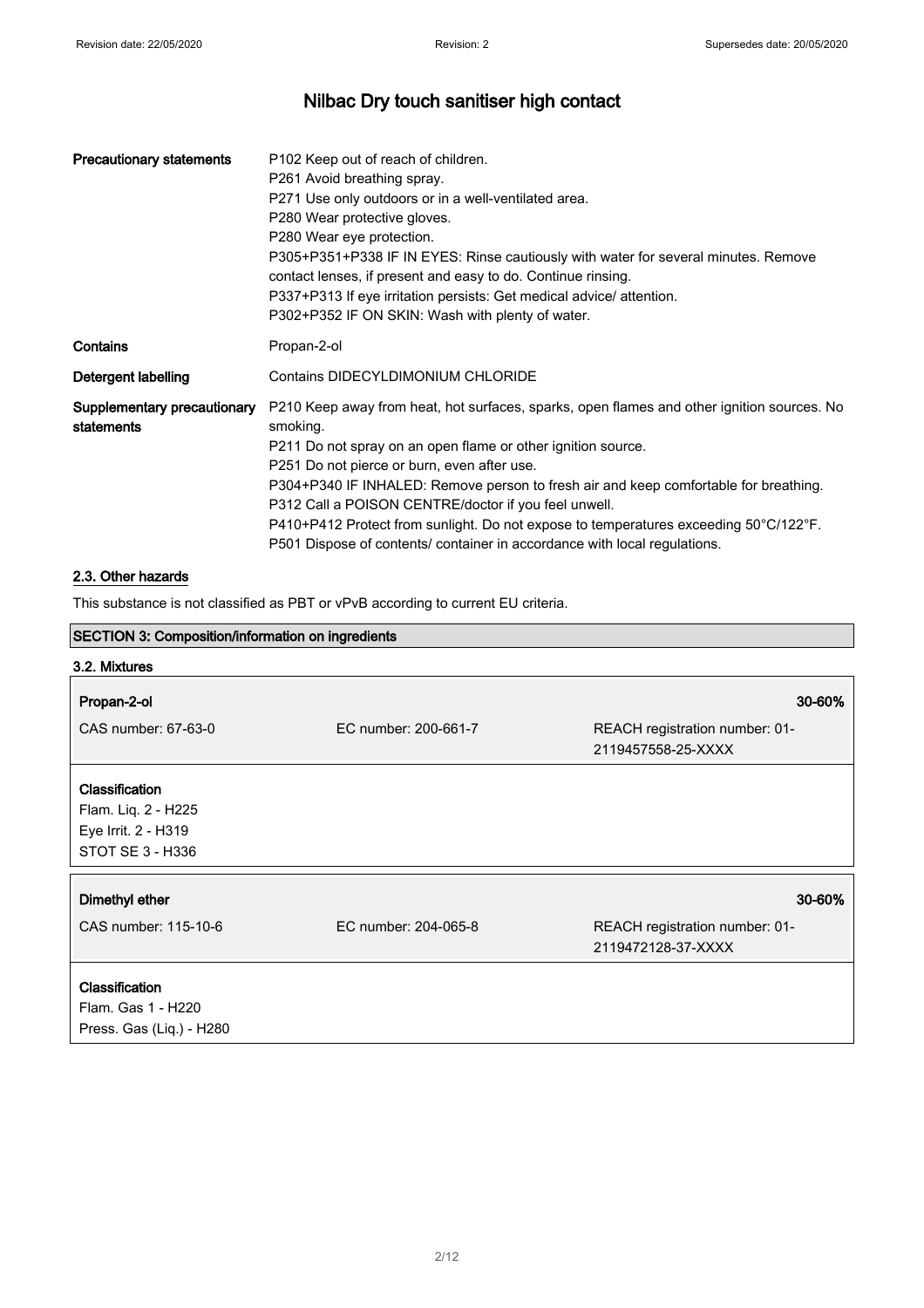| Didecyldimethylammonium chloride |                      |                                                      | 1% |
|----------------------------------|----------------------|------------------------------------------------------|----|
| CAS number: 7173-51-5            | EC number: 230-525-2 |                                                      |    |
| M factor (Acute) = $10$          |                      |                                                      |    |
| Classification                   |                      |                                                      |    |
| Acute Tox. 3 - H301              |                      |                                                      |    |
| Skin Corr. 1B - H314             |                      |                                                      |    |
| Eye Dam. 1 - H318                |                      |                                                      |    |
| Aquatic Acute 1 - H400           |                      |                                                      |    |
| Aquatic Chronic 2 - H411         |                      |                                                      |    |
|                                  |                      |                                                      |    |
| Propane-1,2-diol                 |                      |                                                      | 1% |
| CAS number: 57-55-6              | EC number: 200-338-0 | REACH registration number: 01-<br>2119456809-23-XXXX |    |
| Classification                   |                      |                                                      |    |
| Not Classified                   |                      |                                                      |    |
| Sodium hydroxide                 |                      |                                                      | 1% |
|                                  |                      |                                                      |    |
| CAS number: 1310-73-2            | EC number: 215-185-5 | REACH registration number: 01-<br>2119457892-27-XXXX |    |
| Classification                   |                      |                                                      |    |
| Met. Corr. 1 - H290              |                      |                                                      |    |
| Skin Corr. 1A - H314             |                      |                                                      |    |
| Eye Dam. 1 - H318                |                      |                                                      |    |

The Full Text for all R-Phrases and Hazard Statements are Displayed in Section 16.

## SECTION 4: First aid measures

## 4.1. Description of first aid measures

| General information                                              | If in doubt, get medical attention promptly. Show this Safety Data Sheet to the medical<br>personnel.                                                                                                                                                                                                                          |
|------------------------------------------------------------------|--------------------------------------------------------------------------------------------------------------------------------------------------------------------------------------------------------------------------------------------------------------------------------------------------------------------------------|
| <b>Inhalation</b>                                                | Move affected person to fresh air and keep warm and at rest in a position comfortable for<br>breathing. Loosen tight clothing such as collar, tie or belt. Get medical attention if symptoms<br>are severe or persist. Place unconscious person on their side in the recovery position and<br>ensure breathing can take place. |
| Ingestion                                                        | Rinse mouth thoroughly with water. If in doubt, get medical attention promptly. Due to the<br>small packaging, the risk of ingestion is minimal. Do not induce vomiting unless under the<br>direction of medical personnel.                                                                                                    |
| Skin contact                                                     | Remove contamination with soap and water or recognised skin cleansing agent.                                                                                                                                                                                                                                                   |
| Eye contact                                                      | Remove any contact lenses and open eyelids wide apart. Rinse with water. Get medical<br>attention if any discomfort continues.                                                                                                                                                                                                 |
| Protection of first aiders                                       | First aid personnel should wear appropriate protective equipment during any rescue.                                                                                                                                                                                                                                            |
| 4.2. Most important symptoms and effects, both acute and delayed |                                                                                                                                                                                                                                                                                                                                |
| General information                                              | The severity of the symptoms described will vary dependent on the concentration and the<br>length of exposure.                                                                                                                                                                                                                 |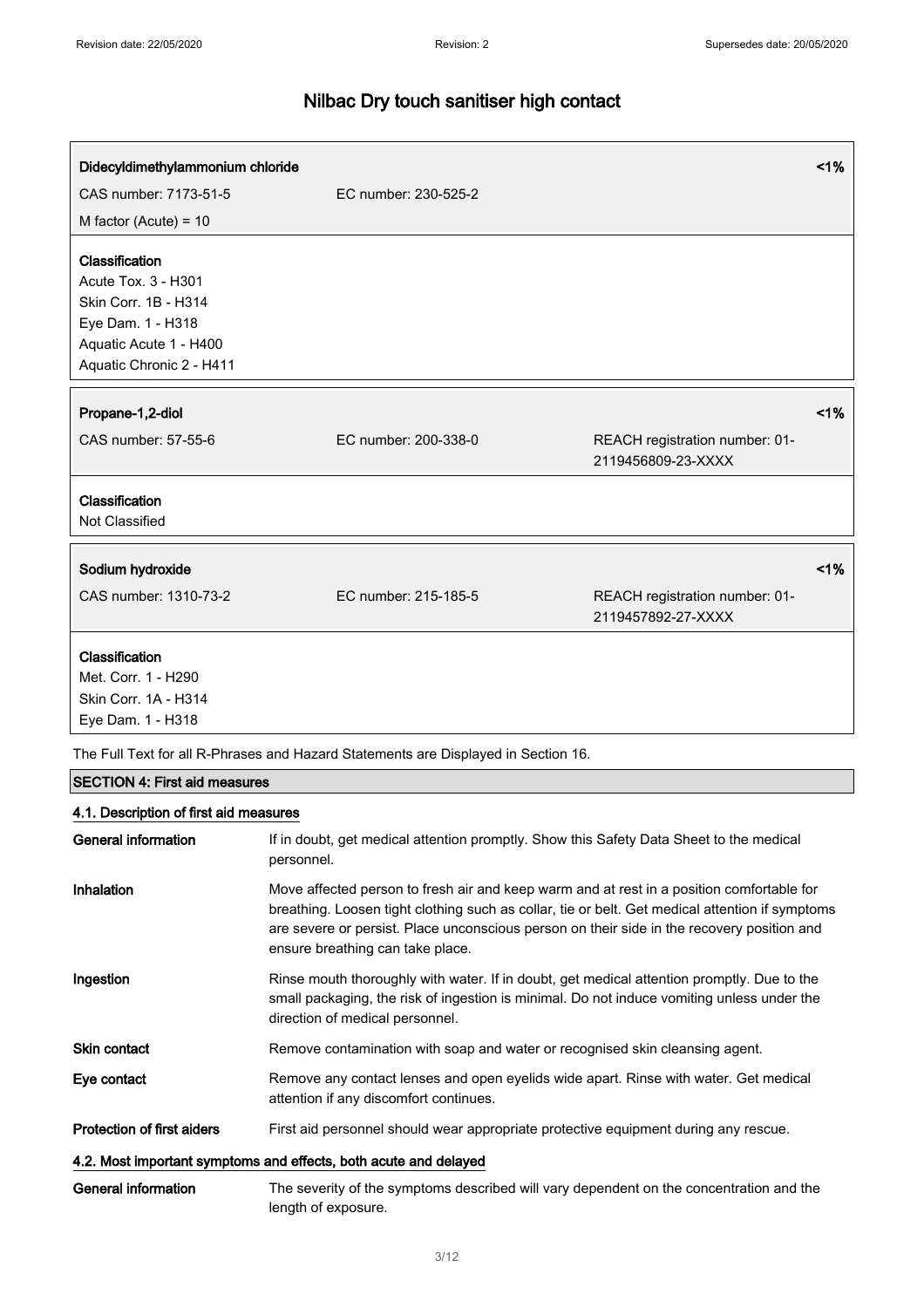| <b>Inhalation</b> | Spray/mists may cause respiratory tract irritation.                                                                        |
|-------------------|----------------------------------------------------------------------------------------------------------------------------|
| Ingestion         | Due to the physical nature of this product, it is unlikely that ingestion will occur.                                      |
| Skin contact      | Repeated exposure may cause skin dryness or cracking.                                                                      |
| Eye contact       | Vapour or spray in the eyes may cause irritation and smarting. Particles in the eyes may<br>cause irritation and smarting. |
|                   |                                                                                                                            |

#### 4.3. Indication of any immediate medical attention and special treatment needed

| <b>Specific treatments</b>              | Treat symptomatically.                                                                                        |
|-----------------------------------------|---------------------------------------------------------------------------------------------------------------|
| <b>SECTION 5: Firefighting measures</b> |                                                                                                               |
| 5.1. Extinguishing media                |                                                                                                               |
| Suitable extinguishing media            | The product is flammable. Extinguish with alcohol-resistant foam, carbon dioxide, dry powder<br>or water fog. |
| Unsuitable extinguishing<br>media       | Do not use water jet as an extinguisher, as this will spread the fire.                                        |

## 5.2. Special hazards arising from the substance or mixture

| Specific hazards                                 | Containers can burst violently or explode when heated, due to excessive pressure build-up.<br>Bursting aerosol containers may be propelled from a fire at high speed. If aerosol cans are<br>ruptured, care should be taken due to the rapid escape of the pressurised contents and<br>propellant. Vapours may form explosive mixtures with air.                                                                                                                                                                                         |
|--------------------------------------------------|------------------------------------------------------------------------------------------------------------------------------------------------------------------------------------------------------------------------------------------------------------------------------------------------------------------------------------------------------------------------------------------------------------------------------------------------------------------------------------------------------------------------------------------|
| Hazardous combustion<br>products                 | Thermal decomposition or combustion products may include the following substances: Toxic<br>gases or vapours. Carbon monoxide (CO). Carbon dioxide (CO2).                                                                                                                                                                                                                                                                                                                                                                                |
| 5.3. Advice for firefighters                     |                                                                                                                                                                                                                                                                                                                                                                                                                                                                                                                                          |
| Protective actions during<br>firefighting        | Avoid breathing fire gases or vapours. Evacuate area. Cool containers exposed to heat with<br>water spray and remove them from the fire area if it can be done without risk. Cool containers<br>exposed to flames with water until well after the fire is out. If a leak or spill has not ignited, use<br>water spray to disperse vapours and protect men stopping the leak. Control run-off water by<br>containing and keeping it out of sewers and watercourses. If risk of water pollution occurs,<br>notify appropriate authorities. |
| Special protective equipment<br>for firefighters | Wear positive-pressure self-contained breathing apparatus (SCBA) and appropriate protective<br>clothing. Firefighter's clothing conforming to European standard EN469 (including helmets,<br>protective boots and gloves) will provide a basic level of protection for chemical incidents.                                                                                                                                                                                                                                               |

## SECTION 6: Accidental release measures

## 6.1. Personal precautions, protective equipment and emergency procedures

Personal precautions Wear protective clothing as described in Section 8 of this safety data sheet. No action shall be taken without appropriate training or involving any personal risk. Evacuate area. Provide adequate ventilation. No smoking, sparks, flames or other sources of ignition near spillage. If aerosol cans are ruptured, care should be taken due to the rapid escape of the pressurised contents and propellant. Take precautionary measures against static discharges.

#### 6.2. Environmental precautions

Environmental precautions Avoid discharge into drains or watercourses or onto the ground. Not considered to be a significant hazard due to the small quantities used.

## 6.3. Methods and material for containment and cleaning up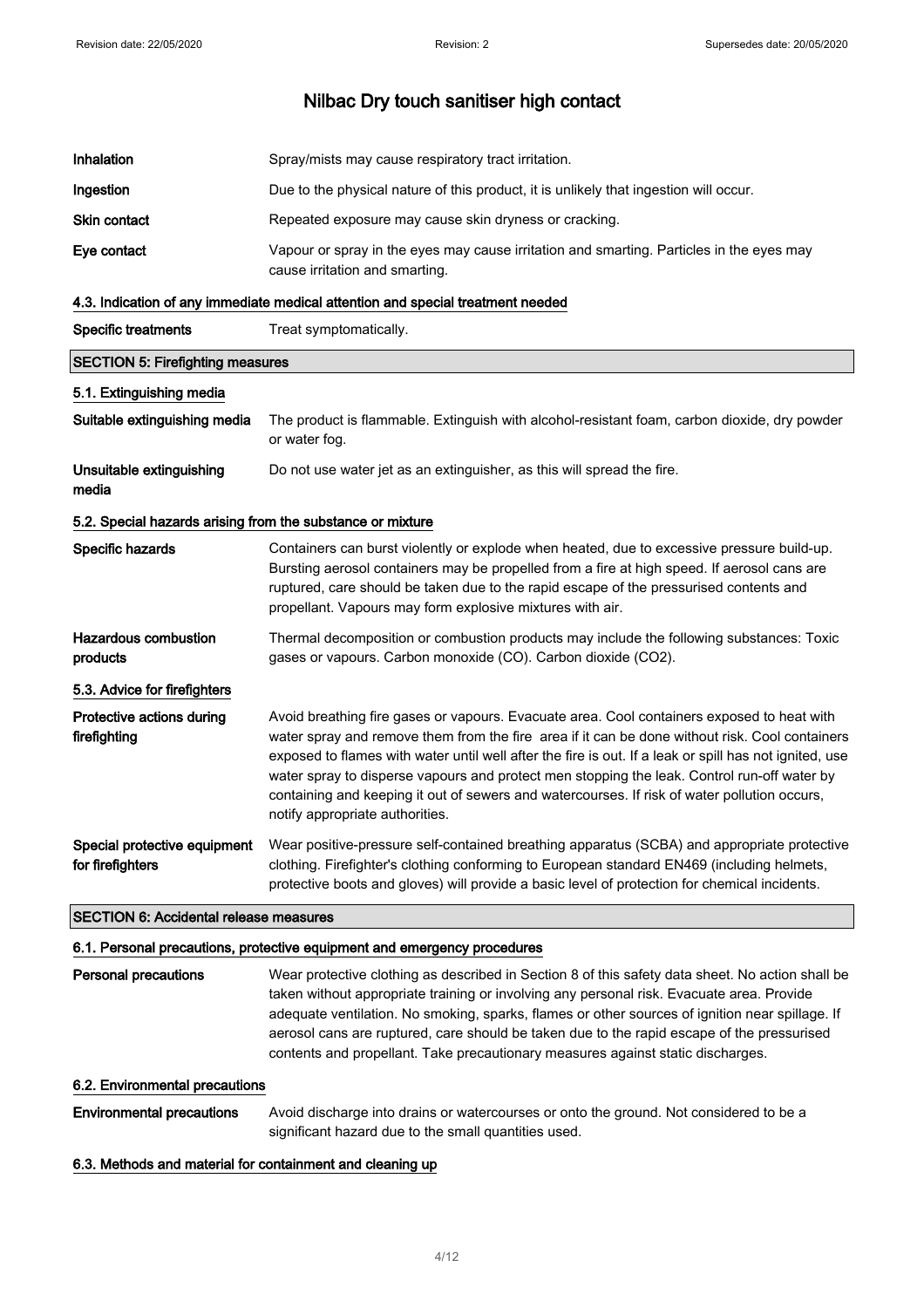Methods for cleaning up Clear up spills immediately and dispose of waste safely. Eliminate all ignition sources if safe to do so. No smoking, sparks, flames or other sources of ignition near spillage. Under normal conditions of handling and storage, spillages from aerosol containers are unlikely. If aerosol cans are ruptured, care should be taken due to the rapid escape of the pressurised contents and propellant. Provide adequate ventilation. Small Spillages: Wipe up with an absorbent cloth and dispose of waste safely. Large Spillages: If the product is soluble in water, dilute the spillage with water and mop it up. Alternatively, or if it is not water-soluble, absorb the spillage with an inert, dry material and place it in a suitable waste disposal container. Wash thoroughly after dealing with a spillage. For waste disposal, see Section 13.

#### 6.4. Reference to other sections

Reference to other sections For personal protection, see Section 8. See Section 11 for additional information on health hazards. See Section 12 for additional information on ecological hazards. For waste disposal, see Section 13.

## SECTION 7: Handling and storage

| 7.1. Precautions for safe handling                      |                                                                                                                                                                                                                                                                                                                                                                                                                                                                                                                                                                                                                                                                                   |
|---------------------------------------------------------|-----------------------------------------------------------------------------------------------------------------------------------------------------------------------------------------------------------------------------------------------------------------------------------------------------------------------------------------------------------------------------------------------------------------------------------------------------------------------------------------------------------------------------------------------------------------------------------------------------------------------------------------------------------------------------------|
| <b>Usage precautions</b>                                | Read and follow manufacturer's recommendations. Wear protective clothing as described in<br>Section 8 of this safety data sheet. The product is flammable. Avoid exposing aerosol<br>containers to high temperatures or direct sunlight. Keep away from heat, hot surfaces, sparks,<br>open flames and other ignition sources. No smoking. Do not spray on an open flame or other<br>ignition source. Do not pierce or burn, even after use. Spray will evaporate and cool rapidly<br>and may cause frostbite or cold burns if in contact with skin. Do not expose to temperatures<br>exceeding 50°C/122°F. Avoid inhalation of vapours and spray/mists. Avoid contact with eyes. |
| Advice on general<br>occupational hygiene               | Good personal hygiene procedures should be implemented. Wash contaminated skin<br>thoroughly after handling. Take off contaminated clothing and wash it before reuse. Do not<br>eat, drink or smoke when using this product. Wash after use and before eating, smoking and<br>using the toilet.                                                                                                                                                                                                                                                                                                                                                                                   |
|                                                         | 7.2. Conditions for safe storage, including any incompatibilities                                                                                                                                                                                                                                                                                                                                                                                                                                                                                                                                                                                                                 |
| Storage precautions                                     | Store away from incompatible materials (see Section 10). Keep away from oxidising materials,<br>heat and flames. Store in a cool and well-ventilated place. Protect from sunlight. Keep<br>containers upright. Protect containers from damage. Do not expose to temperatures<br>exceeding 50°C/122°F. Do not store near heat sources or expose to high temperatures. Store<br>in accordance with national regulations.                                                                                                                                                                                                                                                            |
| Storage class                                           | Chemical storage. Aerosol containers and lighters                                                                                                                                                                                                                                                                                                                                                                                                                                                                                                                                                                                                                                 |
| 7.3. Specific end use(s)                                |                                                                                                                                                                                                                                                                                                                                                                                                                                                                                                                                                                                                                                                                                   |
| Specific end use(s)                                     | The identified uses for this product are detailed in Section 1.2.                                                                                                                                                                                                                                                                                                                                                                                                                                                                                                                                                                                                                 |
| <b>SECTION 8: Exposure controls/Personal protection</b> |                                                                                                                                                                                                                                                                                                                                                                                                                                                                                                                                                                                                                                                                                   |

## 8.1. Control parameters

## Occupational exposure limits

#### Propan-2-ol

Long-term exposure limit (8-hour TWA): WEL 400 ppm 999 mg/m<sup>3</sup> Short-term exposure limit (15-minute): WEL 500 ppm 1250 mg/m<sup>3</sup>

#### Dimethyl ether

Long-term exposure limit (8-hour TWA): WEL 400 ppm 766 mg/m<sup>3</sup> Short-term exposure limit (15-minute): WEL 500 ppm 958 mg/m<sup>3</sup>

#### Propane-1,2-diol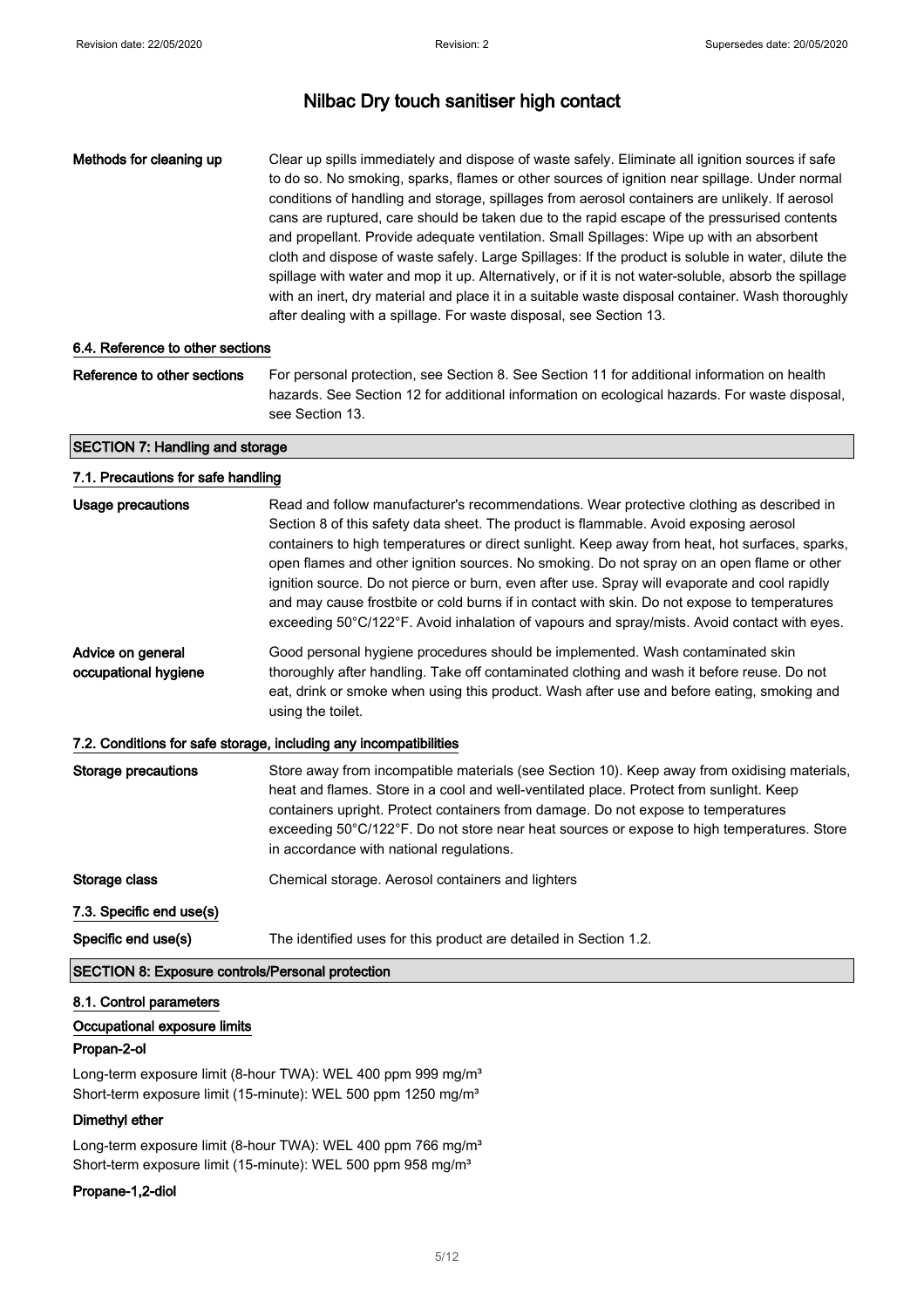Long-term exposure limit (8-hour TWA): WEL 10 mg/m<sup>3</sup> particulate Long-term exposure limit (8-hour TWA): WEL 150 ppm 474 mg/m<sup>3</sup> total vapour and particulates

## Sodium hydroxide

Short-term exposure limit (15-minute): WEL 2 mg/m<sup>3</sup> WEL = Workplace Exposure Limit.

## Propan-2-ol (CAS: 67-63-0)

| <b>DNEL</b> | Workers - Inhalation; Long term systemic effects: 500 mg/m <sup>3</sup><br>Workers - Dermal; Long term systemic effects: 888 mg/kg/day<br>General population - Inhalation; Long term systemic effects: 89 mg/m <sup>3</sup><br>General population - Dermal; Long term systemic effects: 319 mg/kg/day<br>General population - Oral; Long term systemic effects: 26 mg/kg/day              |
|-------------|-------------------------------------------------------------------------------------------------------------------------------------------------------------------------------------------------------------------------------------------------------------------------------------------------------------------------------------------------------------------------------------------|
| <b>PNEC</b> | - Fresh water; 140.9 mg/l<br>- marine water; 140.9 mg/l<br>- STP; 2251 mg/l<br>- Sediment (Freshwater); 552 mg/kg<br>- Sediment (Marinewater); 552 mg/kg<br>- Soil; 28 mg/kg<br>- Oral; 160 mg/kg                                                                                                                                                                                         |
|             | Dimethyl ether (CAS: 115-10-6)                                                                                                                                                                                                                                                                                                                                                            |
| <b>DNEL</b> | Workers - Inhalation; Long term systemic effects: 1894 mg/m <sup>3</sup><br>General population - Inhalation; Long term systemic effects: 471 mg/m <sup>3</sup>                                                                                                                                                                                                                            |
| <b>PNEC</b> | - Fresh water; 0.155 mg/l<br>- marine water; 0.016 mg/l<br>- STP; 160 mg/l<br>- Sediment (Freshwater); 0.681 mg/kg<br>- Sediment (Marinewater); 0.069 mg/kg<br>- Soil; 0.045 mg/kg                                                                                                                                                                                                        |
|             | Propane-1,2-diol (CAS: 57-55-6)                                                                                                                                                                                                                                                                                                                                                           |
| DNEL        | Workers - Inhalation; Long term systemic effects: 168 mg/m <sup>3</sup><br>Workers - Inhalation; Long term local effects: 10 mg/m <sup>3</sup><br>General population - Inhalation; Long term systemic effects: 50 mg/m <sup>3</sup><br>General population - Inhalation; Long term local effects: 10 mg/m <sup>3</sup>                                                                     |
| <b>PNEC</b> | - Fresh water; 260 mg/l<br>- marine water; 26 mg/l<br>- STP; 20000 mg/l<br>- Sediment (Freshwater); 572 mg/kg<br>- Sediment (Marinewater); 57.2 mg/kg<br>- Soil; 50 mg/kg                                                                                                                                                                                                                 |
|             | Tetrasodium ethylenediaminetetraacetate (CAS: 64-02-8)                                                                                                                                                                                                                                                                                                                                    |
| <b>DNEL</b> | Workers - Inhalation; Long term local effects: 1.5 mg/m <sup>3</sup><br>Workers - Inhalation; Short term local effects: 3 mg/m <sup>3</sup><br>General population - Inhalation; Long term local effects: 0.6 mg/m <sup>3</sup><br>General population - Inhalation; Short term local effects: 1.2 mg/m <sup>3</sup><br>General population - Oral; Long term systemic effects: 25 mg/kg/day |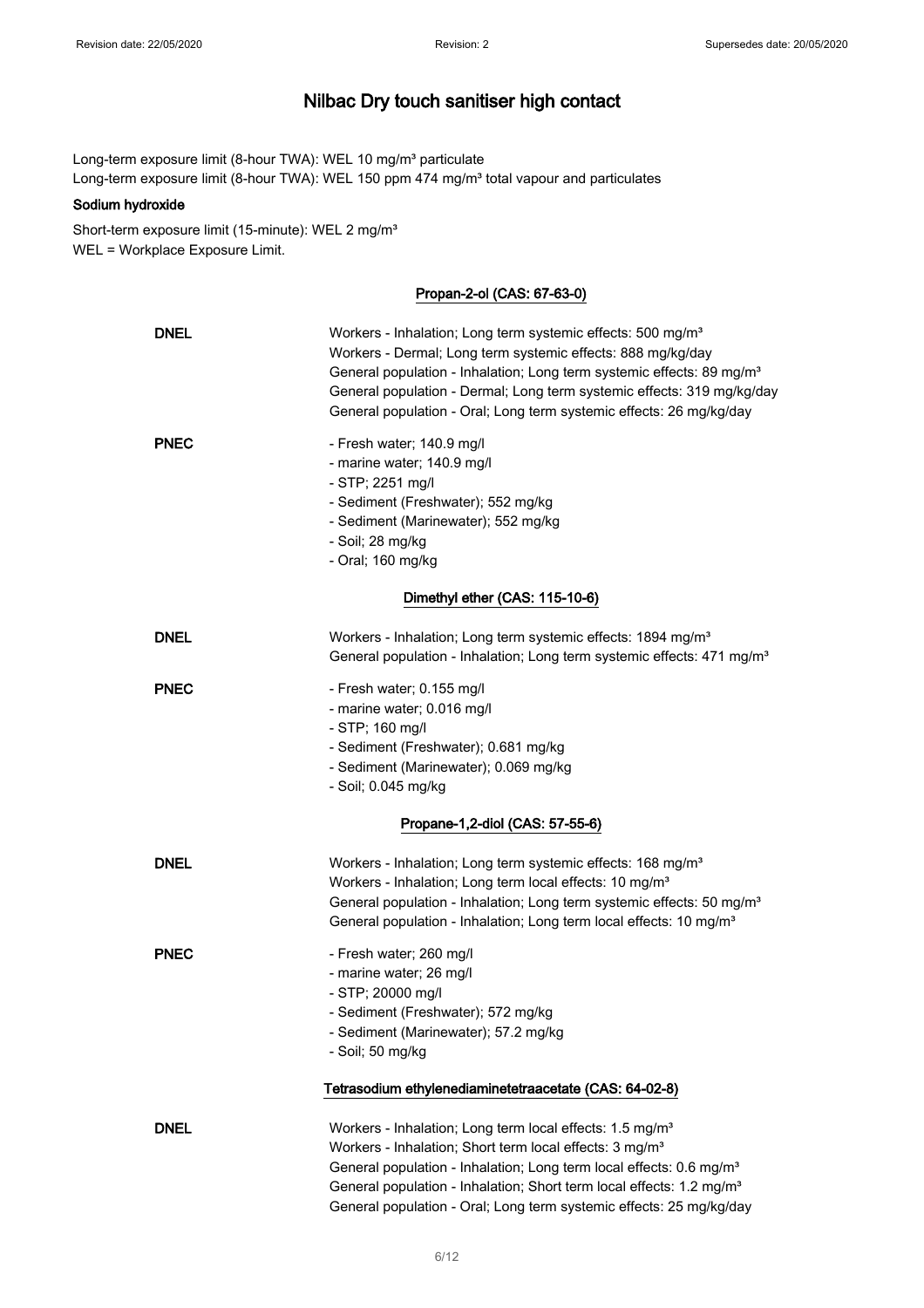| <b>PNEC</b> | - Fresh water; 2.2 mg/l                                                                                                                       |
|-------------|-----------------------------------------------------------------------------------------------------------------------------------------------|
|             | - marine water; 0.22 mg/l                                                                                                                     |
|             | $-$ STP; 43 mg/l                                                                                                                              |
|             | - Soil; 0.72 mg/kg                                                                                                                            |
|             | 2,2',2"-nitrilotriethanol (CAS: 102-71-6)                                                                                                     |
| <b>DNEL</b> | Workers - Inhalation; Long term systemic effects: 5 mg/m <sup>3</sup>                                                                         |
|             | Workers - Inhalation; Long term local effects: 5 mg/m <sup>3</sup>                                                                            |
|             | Workers - Dermal; Long term systemic effects: 6.3 mg/kg/day                                                                                   |
|             | General population - Inhalation; Long term systemic effects: 1.25 mg/m <sup>3</sup>                                                           |
|             | General population - Inhalation; Long term local effects: 1.25 mg/m <sup>3</sup>                                                              |
|             | General population - Dermal; Long term systemic effects: 3.1 mg/kg/day<br>General population - Oral; Long term systemic effects: 13 mg/kg/day |
|             |                                                                                                                                               |
| <b>PNEC</b> | - Fresh water; 0.32 mg/l                                                                                                                      |
|             | - marine water; 0.032 mg/l                                                                                                                    |
|             | - STP; 10 mg/l<br>- Sediment (Freshwater); 1.7 mg/kg                                                                                          |
|             | - Sediment (Marinewater); 0.17 mg/kg                                                                                                          |
|             | - Soil; 0.151 mg/kg                                                                                                                           |
|             | 2,2'-iminodiethanol (CAS: 111-42-2)                                                                                                           |
| <b>DNEL</b> | Workers - Inhalation; Long term local effects: 1 mg/m <sup>3</sup>                                                                            |
|             | Workers - Dermal; Long term systemic effects: 0.13 mg/kg/day                                                                                  |
|             | General population - Inhalation; Long term local effects: 0.25 mg/m <sup>3</sup>                                                              |
|             | General population - Dermal; Long term systemic effects: 0.07 mg/kg/day                                                                       |
|             | General population - Oral; Long term systemic effects: 0.06 mg/kg/day                                                                         |
| <b>PNEC</b> | - Fresh water; 0.02 mg/l                                                                                                                      |
|             | - marine water; 0.002 mg/l                                                                                                                    |
|             | - STP; 100 mg/l                                                                                                                               |
|             | - Sediment (Freshwater); 0.092 mg/kg                                                                                                          |
|             | - Sediment (Marinewater); 0.009 mg/kg                                                                                                         |
|             | - Soil; 0.007 mg/kg<br>- Oral; 1.04 mg/kg                                                                                                     |
|             |                                                                                                                                               |
|             | Sodium hydroxide (CAS: 1310-73-2)                                                                                                             |

DNEL Workers - Inhalation; Long term local effects: 1 mg/m<sup>3</sup> General population - Inhalation; Long term local effects: 1 mg/m<sup>3</sup>

## 8.2. Exposure controls

## Protective equipment



Appropriate engineering controls

Provide adequate ventilation. Observe any occupational exposure limits for the product or ingredients.

Eye/face protection Unless the assessment indicates a higher degree of protection is required, the following protection should be worn: Tight-fitting safety glasses. Personal protective equipment for eye and face protection should comply with European Standard EN166.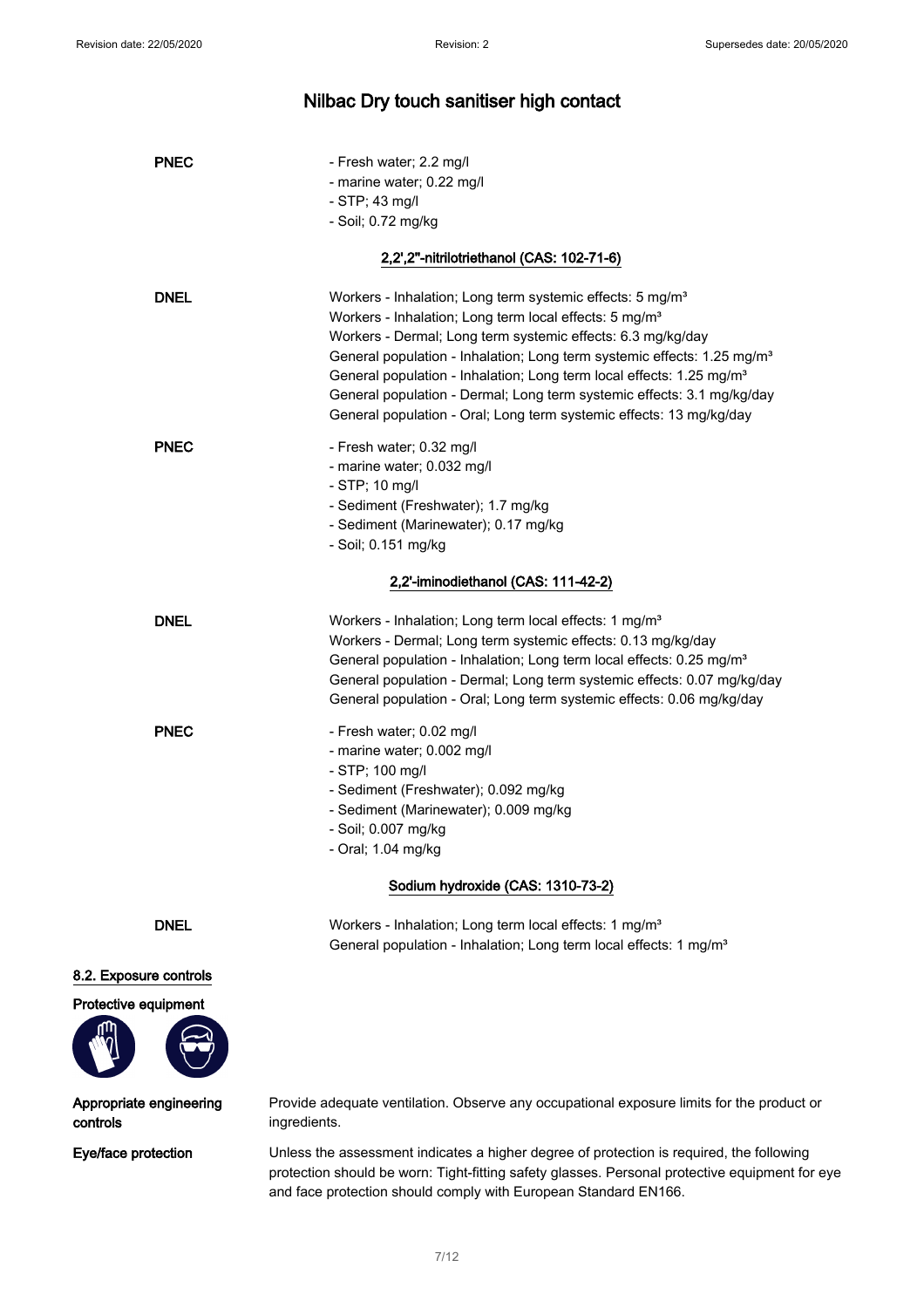| Hand protection                   | To protect hands from chemicals, gloves should comply with European Standard EN374. The<br>most suitable glove should be chosen in consultation with the glove supplier/manufacturer,<br>who can provide information about the breakthrough time of the glove material. Considering<br>the data specified by the glove manufacturer, check during use that the gloves are retaining<br>their protective properties and change them as soon as any deterioration is detected.<br>Frequent changes are recommended. |
|-----------------------------------|-------------------------------------------------------------------------------------------------------------------------------------------------------------------------------------------------------------------------------------------------------------------------------------------------------------------------------------------------------------------------------------------------------------------------------------------------------------------------------------------------------------------|
| Other skin and body<br>protection | Wear appropriate clothing to prevent repeated or prolonged skin contact.                                                                                                                                                                                                                                                                                                                                                                                                                                          |
| Hygiene measures                  | Wash after use and before eating, smoking and using the toilet. Do not eat, drink or smoke<br>when using this product.                                                                                                                                                                                                                                                                                                                                                                                            |
| Respiratory protection            | Ensure all respiratory protective equipment is suitable for its intended use and is 'CE'-marked.<br>Check that the respirator fits tightly and the filter is changed regularly. Gas and combination<br>filter cartridges should comply with European Standard EN14387. Full face mask respirators<br>with replaceable filter cartridges should comply with European Standard EN136. Half mask<br>and quarter mask respirators with replaceable filter cartridges should comply with European<br>Standard EN140.   |

## SECTION 9: Physical and chemical properties

| 9.1. Information on basic physical and chemical properties |                                                                                                                                                                                                                         |  |
|------------------------------------------------------------|-------------------------------------------------------------------------------------------------------------------------------------------------------------------------------------------------------------------------|--|
| Appearance                                                 | Aerosol. Clear liquid.                                                                                                                                                                                                  |  |
| Odour                                                      | Alcoholic. Fresh Linen                                                                                                                                                                                                  |  |
| Initial boiling point and range                            | $-24.8^{\circ}$ C (DME)                                                                                                                                                                                                 |  |
| Upper/lower flammability or<br>explosive limits            | $3.3 - 26.2\%$ (V) (DME)                                                                                                                                                                                                |  |
| Vapour pressure                                            | 513.29kPa (DME)                                                                                                                                                                                                         |  |
| <b>Auto-ignition temperature</b>                           | 226°C (DME)                                                                                                                                                                                                             |  |
| 9.2. Other information                                     |                                                                                                                                                                                                                         |  |
| <b>SECTION 10: Stability and reactivity</b>                |                                                                                                                                                                                                                         |  |
| 10.1. Reactivity                                           |                                                                                                                                                                                                                         |  |
| Reactivity                                                 | See the other subsections of this section for further details.                                                                                                                                                          |  |
| 10.2. Chemical stability                                   |                                                                                                                                                                                                                         |  |
| <b>Stability</b>                                           | Stable at normal ambient temperatures and when used as recommended. Stable under the<br>prescribed storage conditions.                                                                                                  |  |
| 10.3. Possibility of hazardous reactions                   |                                                                                                                                                                                                                         |  |
| Possibility of hazardous<br>reactions                      | The following materials may react strongly with the product: Oxidising agents.                                                                                                                                          |  |
| 10.4. Conditions to avoid                                  |                                                                                                                                                                                                                         |  |
| Conditions to avoid                                        | Avoid exposing aerosol containers to high temperatures or direct sunlight. Pressurised<br>container: may burst if heated Avoid heat, flames and other sources of ignition. Avoid the<br>following conditions: Freezing. |  |
| 10.5. Incompatible materials                               |                                                                                                                                                                                                                         |  |
| Materials to avoid                                         | No specific requirements are anticipated under normal conditions of use.                                                                                                                                                |  |
| 10.6. Hazardous decomposition products                     |                                                                                                                                                                                                                         |  |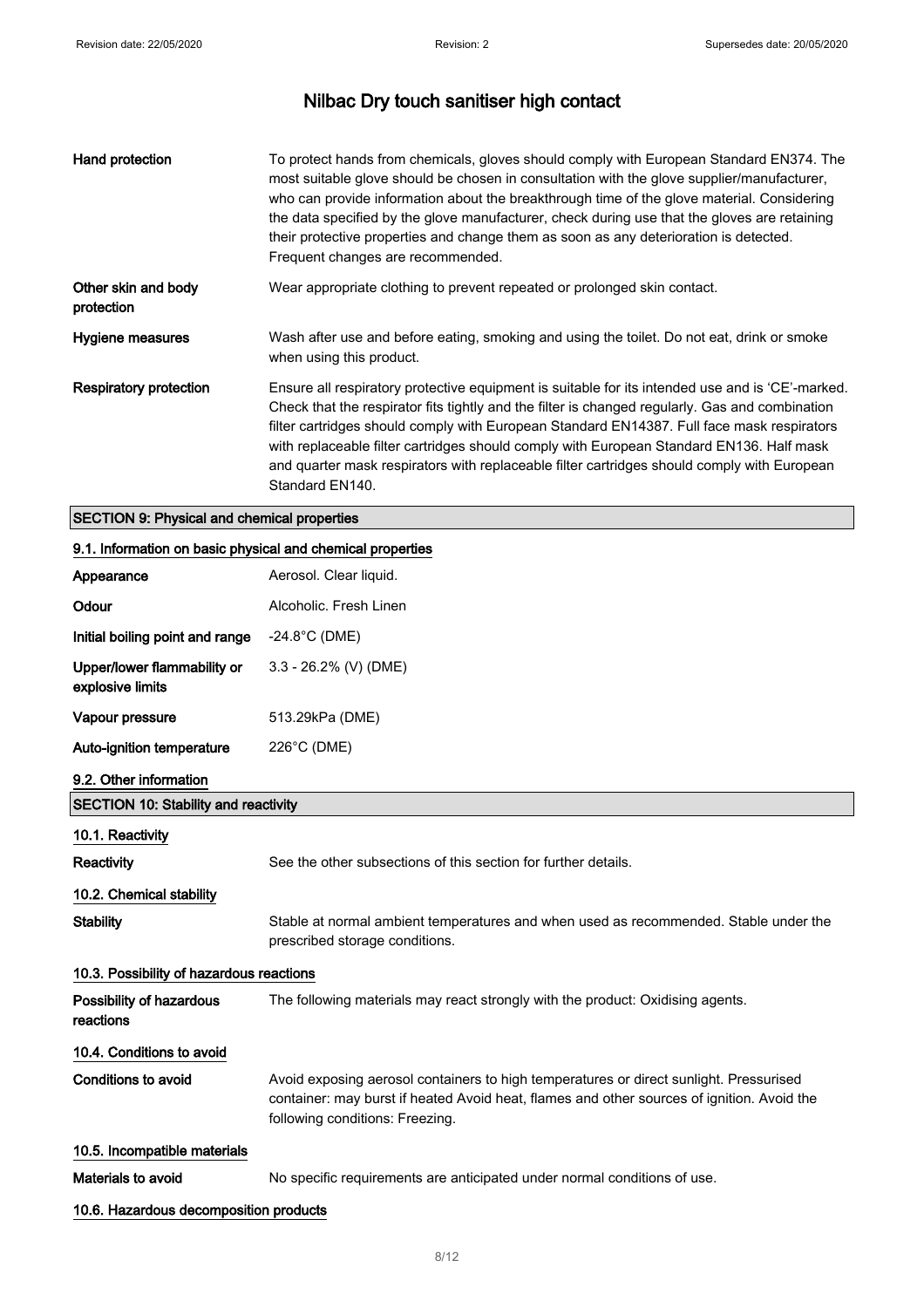Hazardous decomposition products Does not decompose when used and stored as recommended. Thermal decomposition or combustion products may include the following substances: Harmful gases or vapours.

| <b>SECTION 11: Toxicological information</b> |                                                                                                                                                                                                                                                                                                                                     |  |
|----------------------------------------------|-------------------------------------------------------------------------------------------------------------------------------------------------------------------------------------------------------------------------------------------------------------------------------------------------------------------------------------|--|
| 11.1. Information on toxicological effects   |                                                                                                                                                                                                                                                                                                                                     |  |
| Acute toxicity - oral                        |                                                                                                                                                                                                                                                                                                                                     |  |
| ATE oral (mg/kg)                             | 198,333.33                                                                                                                                                                                                                                                                                                                          |  |
|                                              |                                                                                                                                                                                                                                                                                                                                     |  |
| Inhalation                                   | Gas or vapour may irritate the respiratory system. May cause nausea, headache, dizziness<br>and intoxication. Vapour may irritate respiratory system/lungs.                                                                                                                                                                         |  |
| Ingestion                                    | Due to the physical nature of this product, it is unlikely that ingestion will occur. Ingestion may<br>cause severe irritation of the mouth, the oesophagus and the gastrointestinal tract. May cause<br>chemical burns in mouth, oesophagus and stomach. May cause discomfort if swallowed. May<br>cause stomach pain or vomiting. |  |
| <b>Skin contact</b>                          | Repeated exposure may cause skin dryness or cracking.                                                                                                                                                                                                                                                                               |  |
| Eye contact                                  | May cause eye irritation. May cause serious eye damage.                                                                                                                                                                                                                                                                             |  |
| Route of exposure                            | Inhalation Ingestion Skin and/or eye contact                                                                                                                                                                                                                                                                                        |  |
| <b>SECTION 12: Ecological information</b>    |                                                                                                                                                                                                                                                                                                                                     |  |
| 12.1. Toxicity                               |                                                                                                                                                                                                                                                                                                                                     |  |
| <b>Toxicity</b>                              | The product is not believed to present a hazard due to its physical nature.                                                                                                                                                                                                                                                         |  |
| 12.2. Persistence and degradability          |                                                                                                                                                                                                                                                                                                                                     |  |
|                                              | Persistence and degradability Volatile substances are degraded in the atmosphere within a few days. The other substances<br>in the product are not expected to be readily biodegradable.                                                                                                                                            |  |
| 12.3. Bioaccumulative potential              |                                                                                                                                                                                                                                                                                                                                     |  |
| <b>Bioaccumulative potential</b>             | Bioaccumulation is unlikely. Exposure to aquatic environment unlikely.                                                                                                                                                                                                                                                              |  |
| 12.4. Mobility in soil                       |                                                                                                                                                                                                                                                                                                                                     |  |
| <b>Mobility</b>                              | The product contains volatile organic compounds (VOCs) which will evaporate easily from all<br>surfaces. The product is soluble in water.                                                                                                                                                                                           |  |
| 12.5. Results of PBT and vPvB assessment     |                                                                                                                                                                                                                                                                                                                                     |  |
| Results of PBT and vPvB<br>assessment        | This substance is not classified as PBT or vPvB according to current EU criteria.                                                                                                                                                                                                                                                   |  |
| 12.6. Other adverse effects                  |                                                                                                                                                                                                                                                                                                                                     |  |
| Other adverse effects                        | The product contains volatile organic compounds (VOCs) which have a photochemical ozone<br>creation potential.                                                                                                                                                                                                                      |  |
| <b>SECTION 13: Disposal considerations</b>   |                                                                                                                                                                                                                                                                                                                                     |  |
| 13.1. Waste treatment methods                |                                                                                                                                                                                                                                                                                                                                     |  |
| <b>General information</b>                   | The generation of waste should be minimised or avoided wherever possible. This material and<br>its container must be disposed of in a safe way. When handling waste, the safety precautions                                                                                                                                         |  |

containers in accordance with local regulations

applying to handling of the product should be considered. Dispose of waste product or used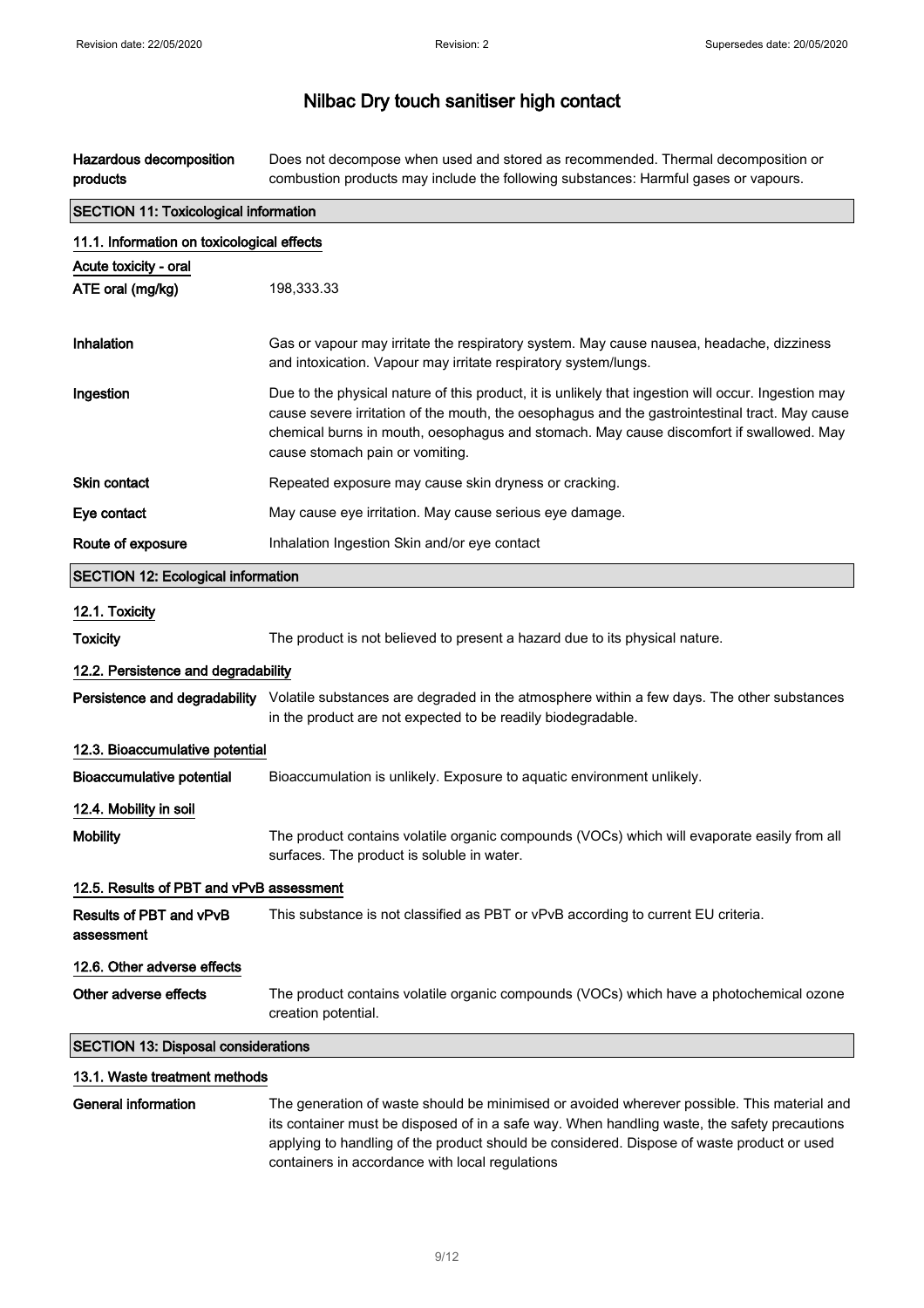| Disposal methods | Do not empty into drains. Empty containers must not be punctured or incinerated because of<br>the risk of an explosion. Dispose of waste to licensed waste disposal site in accordance with<br>the requirements of the local Waste Disposal Authority. |
|------------------|--------------------------------------------------------------------------------------------------------------------------------------------------------------------------------------------------------------------------------------------------------|
| Waste class      | The waste code classification is to be carried out according to the European Waste Catalogue<br>(EWC).                                                                                                                                                 |

## SECTION 14: Transport information

| 14.1. UN number                      |                 |
|--------------------------------------|-----------------|
| UN No. (ADR/RID)                     | 1950            |
| UN No. (IMDG)                        | 1950            |
| UN No. (ICAO)                        | 1950            |
| UN No. (ADN)                         | 1950            |
| 14.2. UN proper shipping name        |                 |
| Proper shipping name<br>(ADR/RID)    | <b>AEROSOLS</b> |
| Proper shipping name (IMDG) AEROSOLS |                 |
| Proper shipping name (ICAO) AEROSOLS |                 |
| Proper shipping name (ADN) AEROSOLS  |                 |
| 14.3. Transport hazard class(es)     |                 |
| <b>ADR/RID class</b>                 | 2.1             |
| <b>ADR/RID classification code</b>   | 5F              |
| <b>ADR/RID label</b>                 | 2.1             |
| <b>IMDG class</b>                    | 2.1             |
| ICAO class/division                  | 2.1             |
| <b>ADN class</b>                     | 2.1             |
| <b>Transport labels</b>              |                 |

| 14.4. Packing group       |      |
|---------------------------|------|
| ADR/RID packing group     | None |
| <b>IMDG packing group</b> | None |
| ICAO packing group        | None |
| ADN packing group         | None |
|                           |      |

## 14.5. Environmental hazards

Environmentally hazardous substance/marine pollutant No.

 $F-D, S-U$ 

## 14.6. Special precautions for user

| EmS |  |  |
|-----|--|--|
|     |  |  |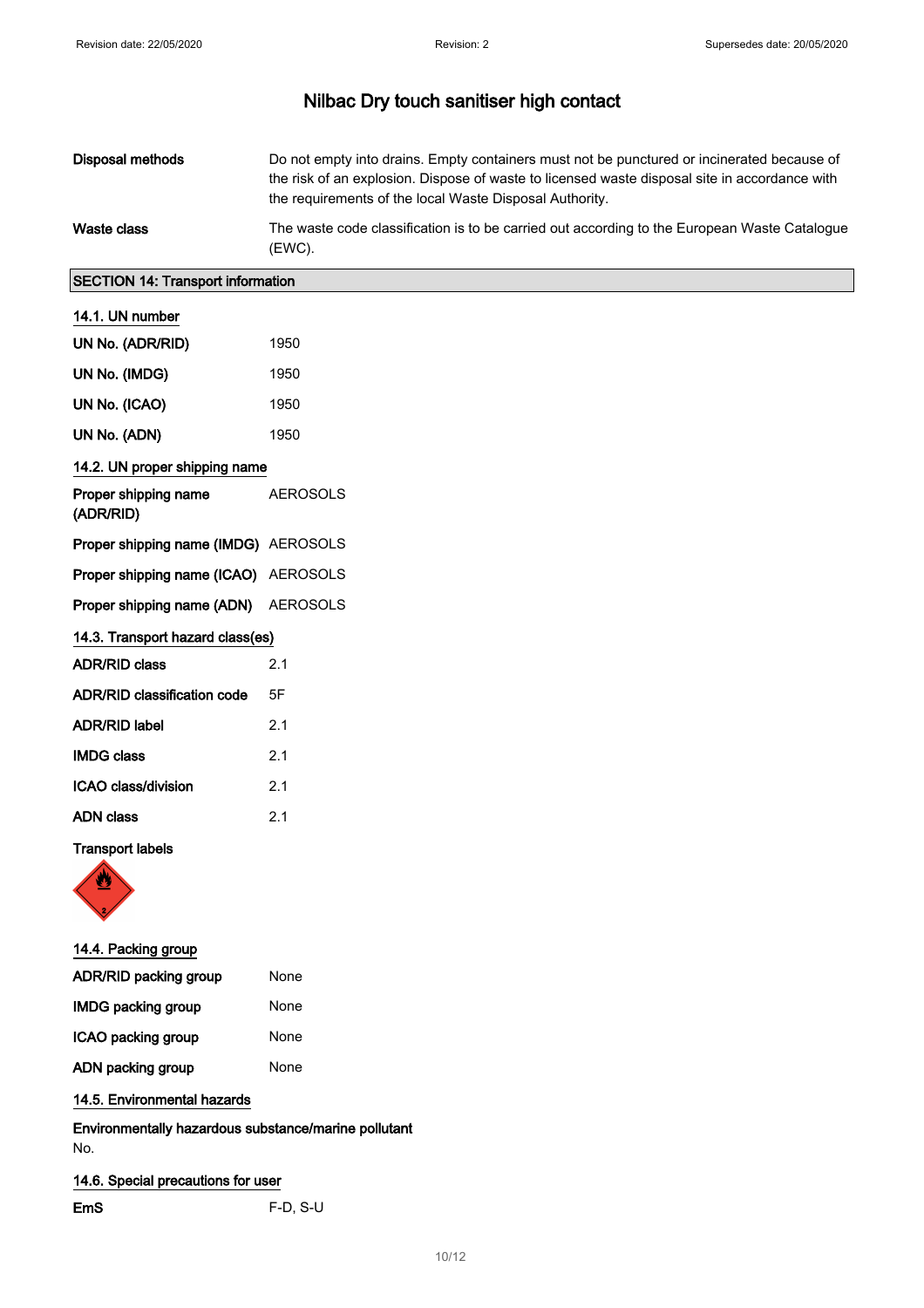ADR transport category 2 Tunnel restriction code (D)

## 14.7. Transport in bulk according to Annex II of MARPOL and the IBC Code

Transport in bulk according to Not applicable. Annex II of MARPOL 73/78 and the IBC Code

## SECTION 15: Regulatory information

## 15.1. Safety, health and environmental regulations/legislation specific for the substance or mixture

| <b>National regulations</b> | Health and Safety at Work etc. Act 1974 (as amended).<br>The Carriage of Dangerous Goods and Use of Transportable Pressure Equipment<br>Regulations 2009 (SI 2009 No. 1348) (as amended) ["CDG 2009"].<br>EH40/2005 Workplace exposure limits.<br>The Aerosol Dispensers Regulations 2009 (SI 2009 No. 2824).                                                                                                                                           |
|-----------------------------|---------------------------------------------------------------------------------------------------------------------------------------------------------------------------------------------------------------------------------------------------------------------------------------------------------------------------------------------------------------------------------------------------------------------------------------------------------|
| <b>EU</b> legislation       | Regulation (EC) No 1907/2006 of the European Parliament and of the Council of 18<br>December 2006 concerning the Registration, Evaluation, Authorisation and Restriction of<br>Chemicals (REACH) (as amended).<br>Commission Regulation (EU) No 2015/830 of 28 May 2015.<br>Regulation (EC) No 1272/2008 of the European Parliament and of the Council of 16<br>December 2008 on classification, labelling and packaging of substances and mixtures (as |
|                             | amended).<br>Council Directive of 20 May 1975 on the approximation of the laws of the Member States<br>relating to aerosol dispensers (75/324/EEC) (as amended).                                                                                                                                                                                                                                                                                        |

#### 15.2. Chemical safety assessment

No chemical safety assessment has been carried out.

## Inventories

### EU - EINECS/ELINCS

None of the ingredients are listed or exempt.

## SECTION 16: Other information

| ADR: European Agreement concerning the International Carriage of Dangerous Goods by<br>Road.<br>ADN: European Agreement concerning the International Carriage of Dangerous Goods by<br>Inland Waterways.<br>RID: European Agreement concerning the International Carriage of Dangerous Goods by<br>Rail.<br>IATA: International Air Transport Association.<br>ICAO: Technical Instructions for the Safe Transport of Dangerous Goods by Air.<br>IMDG: International Maritime Dangerous Goods.<br>CAS: Chemical Abstracts Service.<br>ATE: Acute Toxicity Estimate.<br>LC <sub>50</sub> : Lethal Concentration to 50 % of a test population.<br>$LD_{50}$ : Lethal Dose to 50% of a test population (Median Lethal Dose).<br>EC <sub>50</sub> : 50% of maximal Effective Concentration.<br>PBT: Persistent. Bioaccumulative and Toxic substance. |
|-------------------------------------------------------------------------------------------------------------------------------------------------------------------------------------------------------------------------------------------------------------------------------------------------------------------------------------------------------------------------------------------------------------------------------------------------------------------------------------------------------------------------------------------------------------------------------------------------------------------------------------------------------------------------------------------------------------------------------------------------------------------------------------------------------------------------------------------------|
| vPvB: Very Persistent and Very Bioaccumulative.<br>Aerosol = Aerosol                                                                                                                                                                                                                                                                                                                                                                                                                                                                                                                                                                                                                                                                                                                                                                            |
|                                                                                                                                                                                                                                                                                                                                                                                                                                                                                                                                                                                                                                                                                                                                                                                                                                                 |